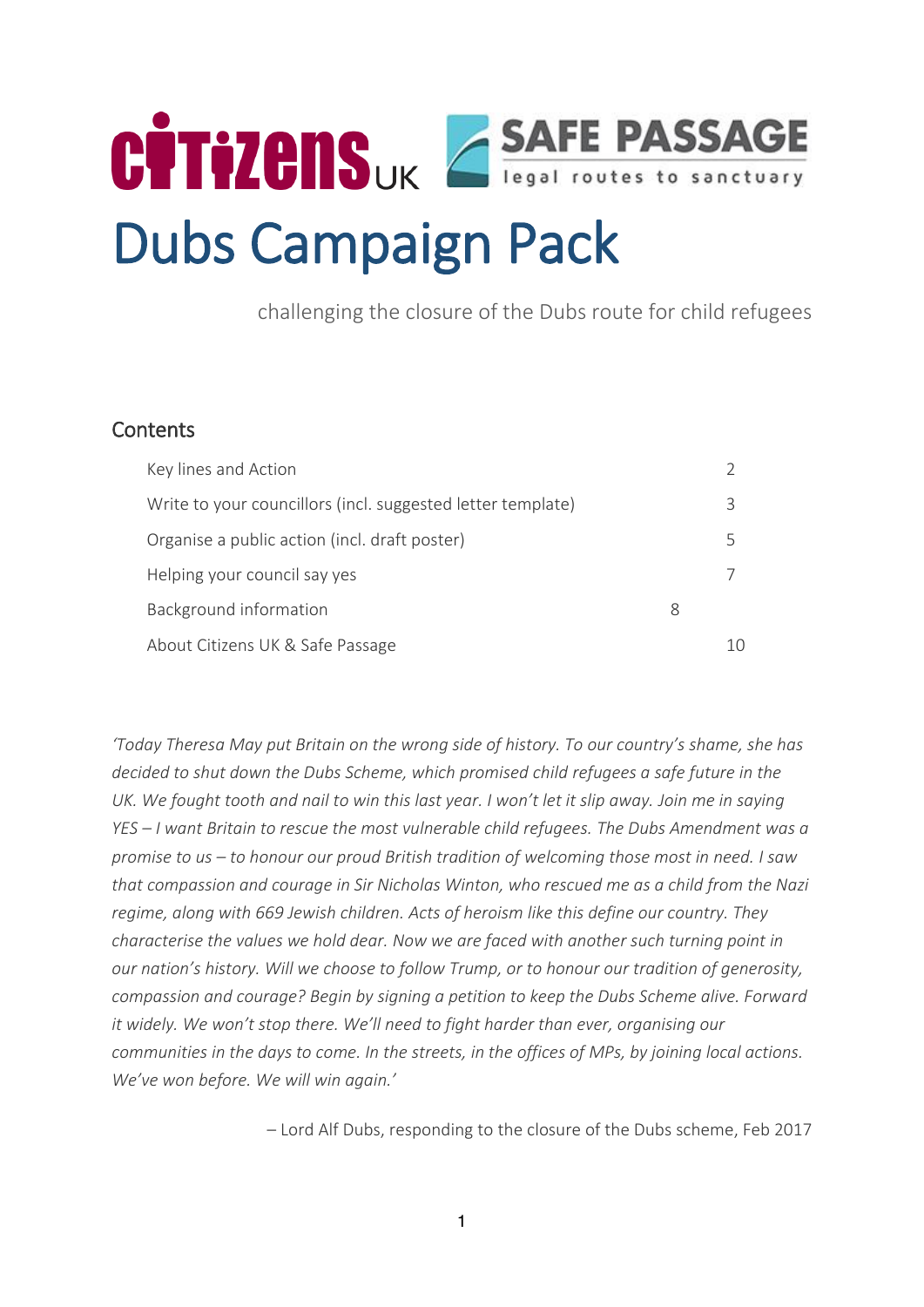# Key lines

- $\bullet$  Closing the Dubs route after less than six months in operation is neither within the letter no the spirit of the Dubs amendment, and is a shameful decision.
- $\cdot \cdot$  The government's commitment to bring 350 children in total is a start, but the UK wants to and can do much more in future years.
- $\bullet$  Closing this new safe and legal route to protection for some of the most vulnerable refugees will mean more children resorting to illegal and dangerous trafficking routes, and leave many children across Europe at greater risk.
- \* The Prime Minister should listen to the calls by councils, communities, faith leaders, and politicians of all Parties to keep the Dubs Scheme open, and work with councils to help more children over the coming years.

# Action

The Government's key argument for closing the Dubs route is that communities aren't able to help more children.

We believe Britain is better than this. We have helped child refugees in times of crisis before and we can do so again.

Now it is up to all of us to prove the government wrong, and demonstrate loud and clear that communities across the country are willing and able to help more children.

# We are therefore calling for the Dubs route to be kept open beyond April, and for local authorities to be re-consulted about their capacity.

We want to encourage councils to **speak up** and say that they will support the government in keeping the scheme open, and that they will commit more spaces in their area for vulnerable children to be given sanctuary under the Dubs route.

It is important to note that local councils are not ultimately the decision-makers on this policy. Our aim is to encourage them to support a future scheme, rather than to polarise.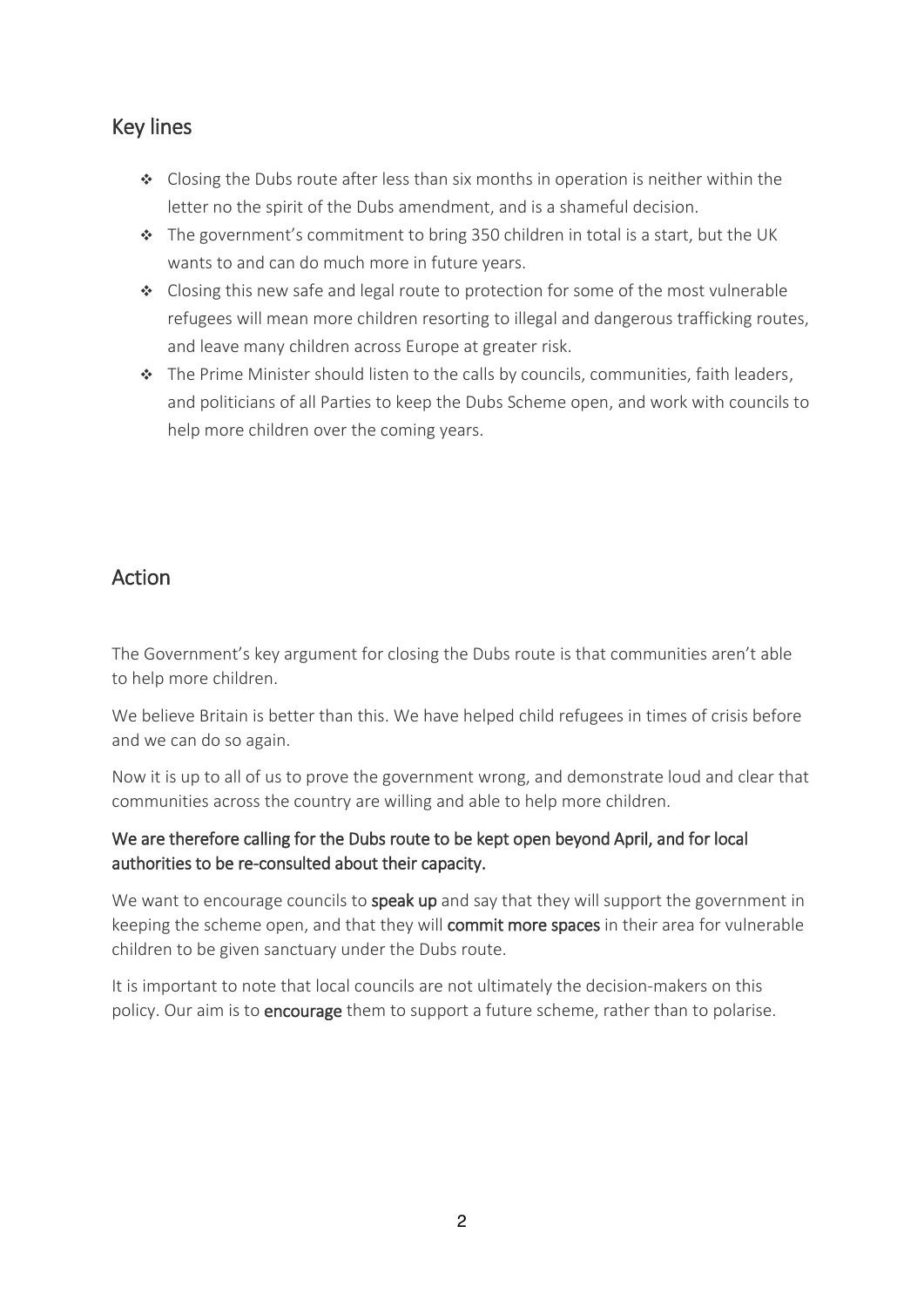# Write to your councillors

### Key asks:

- ❖ Support the call to keep the Dubs scheme open,
- ◆ Pledge to make further spaces available for children.

On the next page is a template letter that you can use – feel free to edit it to make it relevant to your context.

You can find out how to contact your councillors at: [https://www.writetothem.com/.](https://www.writetothem.com/)

It is also worth checking to see whether they signed up last year to pledge they would support child refugees: [https://www.liberty-human-rights.org.uk/campaigning/protect](https://www.liberty-human-rights.org.uk/campaigning/protect-refugee-children/councillors-pledge-support-refugee-children)[refugee-children/councillors-pledge-support-refugee-children,](https://www.liberty-human-rights.org.uk/campaigning/protect-refugee-children/councillors-pledge-support-refugee-children) as it may determine the tone of your leter.

You could alternatively ask for a meeting with the responsible councillors to make these asks face-to-face.

### Feedback

It is crucial that we keep track of the responses from councils so we can demonstrate to the Prime Minister and Home Secretary the strength of council and community support.

Please let us know when you have written/met with your council and the response you get by emailing [hannah.gretton@citizensuk.org.](mailto:hannah.gretton@citizensuk.org)

Do also let us know if you have information on how many Dubs children your council pledge to take (if any), and how many have arrived.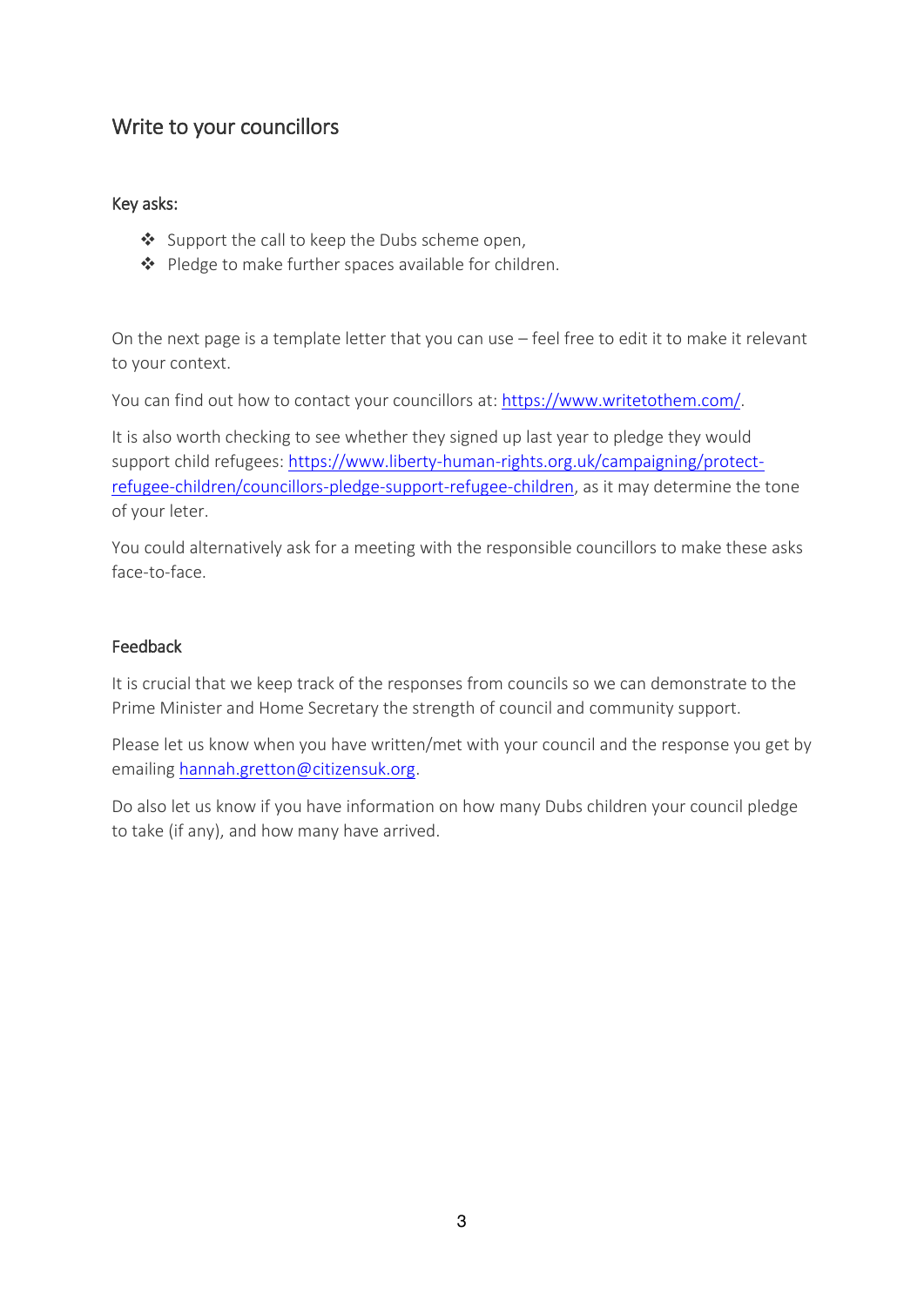### Suggested Letter Template:

### Dear [councillor/council leader],

We are deeply concerned at the news that the Government plans to close the Dubs scheme for unaccompanied child refugees by the end of the financial year, and are writing to ask for your leadership.

Last year the British government accepted Lord Dubs' amendment to the Immigration Act, which established a safe route to sanctuary in the UK to unaccompanied children.

The amendment didn't call for Britain to help all unaccompanied children in Europe, but for us to do our bit. At the time, many councils supported the call and pledged to work with Government to establish the scheme.

Now, once again, we ask you to show leadership on this issue and join other councils across the country in pledging your support for keeping the scheme open.

Lord Dubs is himself only alive because of the efforts of our grandparents and the Kindertransport programme, which saved 10,000 Jewish children fleeing Nazi persecution. His campaign united both parliament and the country, calling us to live up to the high bar set by previous generations.

To date, around 200 children have been transferred to the UK under the Dubs amendment. Yesterday, the government announced that only 150 more will arrive from the freezing camps of Greece, before the programme is closed along with the financial year.

At this critical time, we ask you to commit to keeping the scheme alive beyond this financial year, and to offer to work to identify further spaces for eligible children.

We know the consultation process nine months ago was rushed, and of course your capacity is dependent on the financial resources central government is prepared to make available for these children.

However more can and must be done. The support of councils is key to the government's ability to make this happen. Now is not the time for Britain to be pulling up the drawbridge, but rather to be opening our arms to welcome refugee children as our grandparents did years ago.

Please stand with us on the right side of history.

Thank you,

[name] [on behalf of group \_\_\_, location]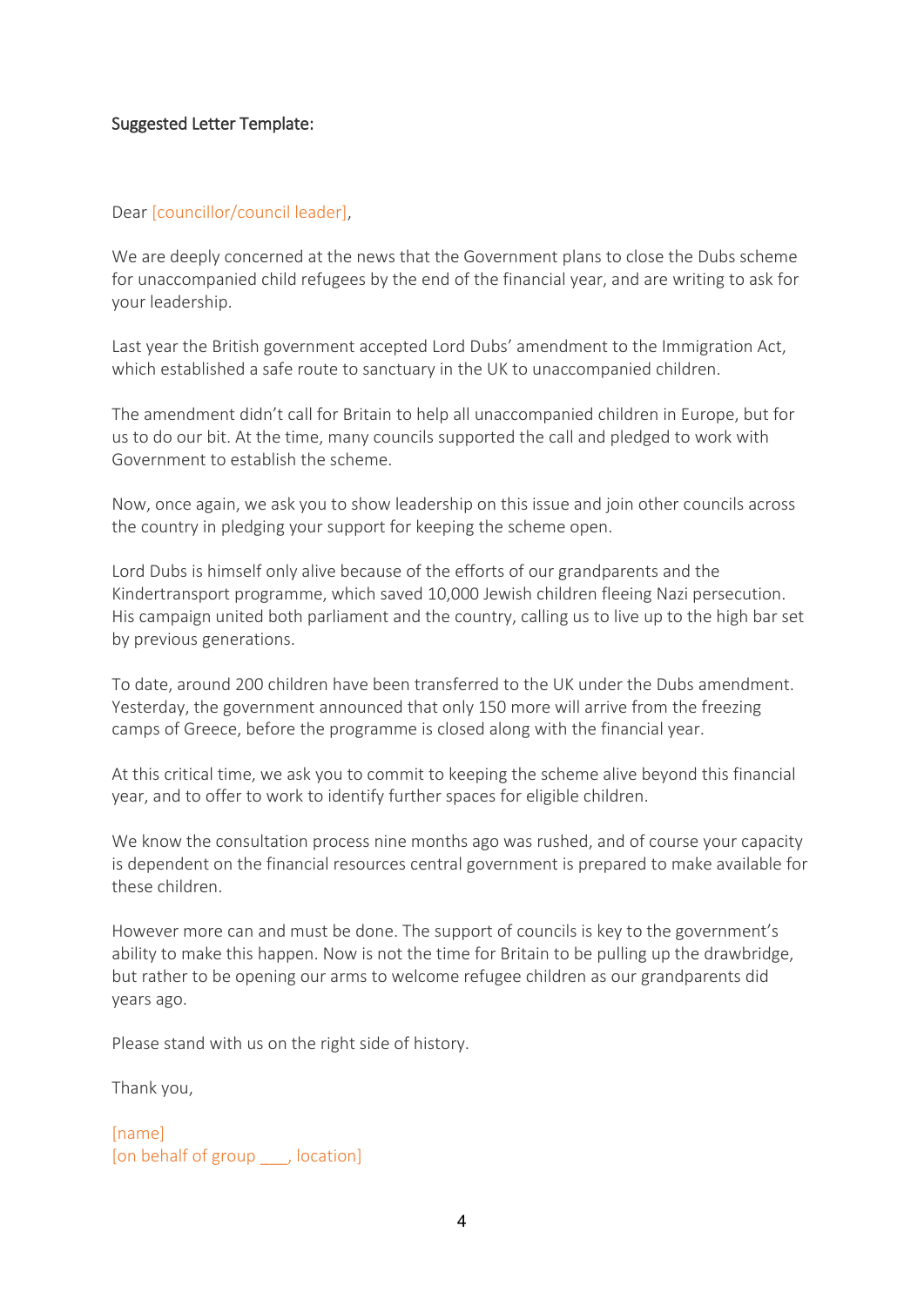# Organise a public action

It takes a whole village to raise a child. As communities, we must show councils they are supported in welcoming more child refugees under the Dubs scheme.

### Ideas

- $\cdot \cdot$  Organise a queue, on the steps of your local council house, of 30 people who one after the other offer any assistance they can to the council to help them welcome more child refugees (e.g. 'I can teach English', 'I can foster one child'). On the next page is a poster you could print out, or you could get creative and make your own. You could even prepare welcome packs to symbolise your offer of support.
- Host a special service about child refugees in local place of worship, or a special assembly in a local school – and invite the council leader.

Please let us know the actions you are organising, so we can publicise them widely. We also encourage you to contact your local press.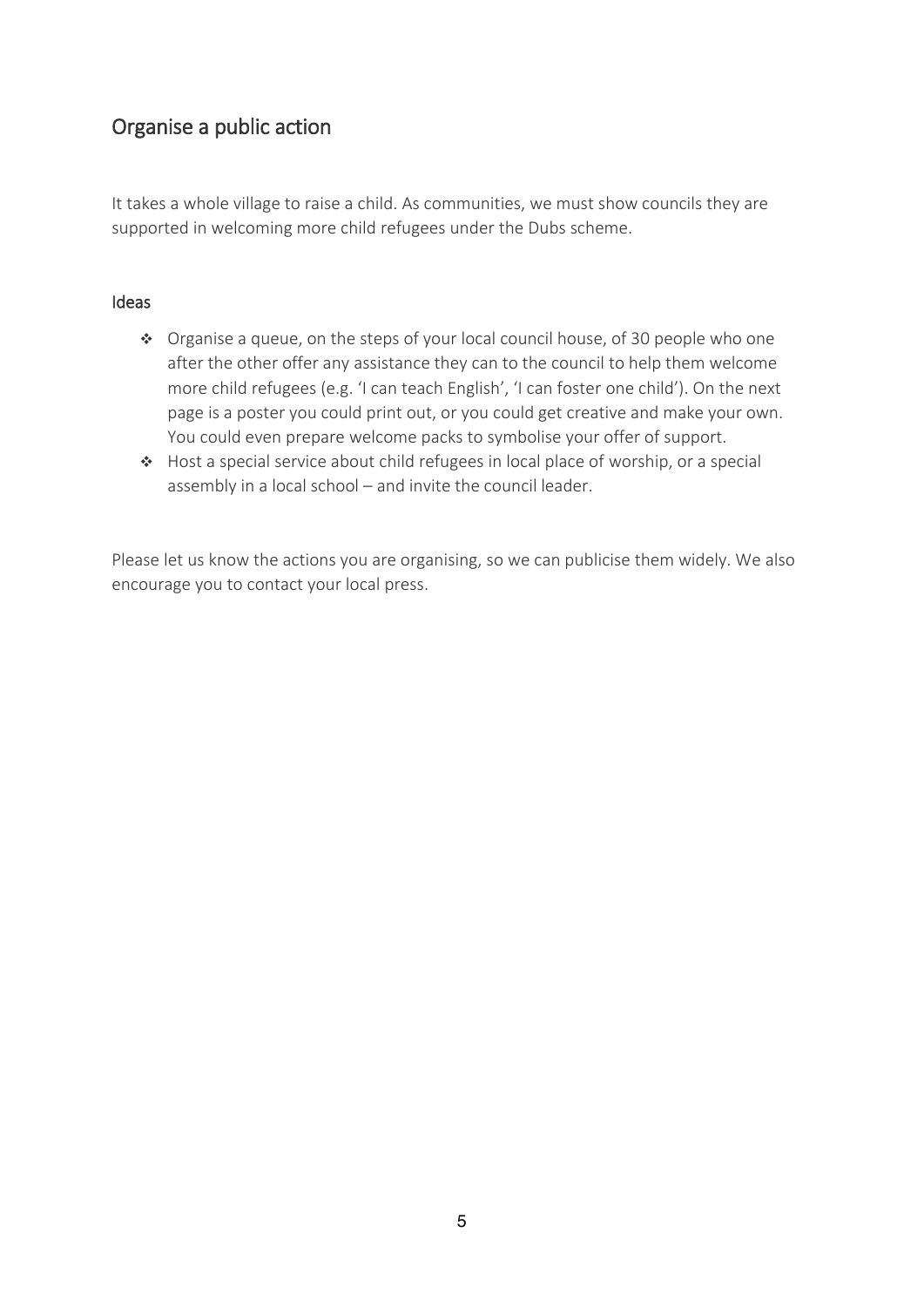# ROOM AT THE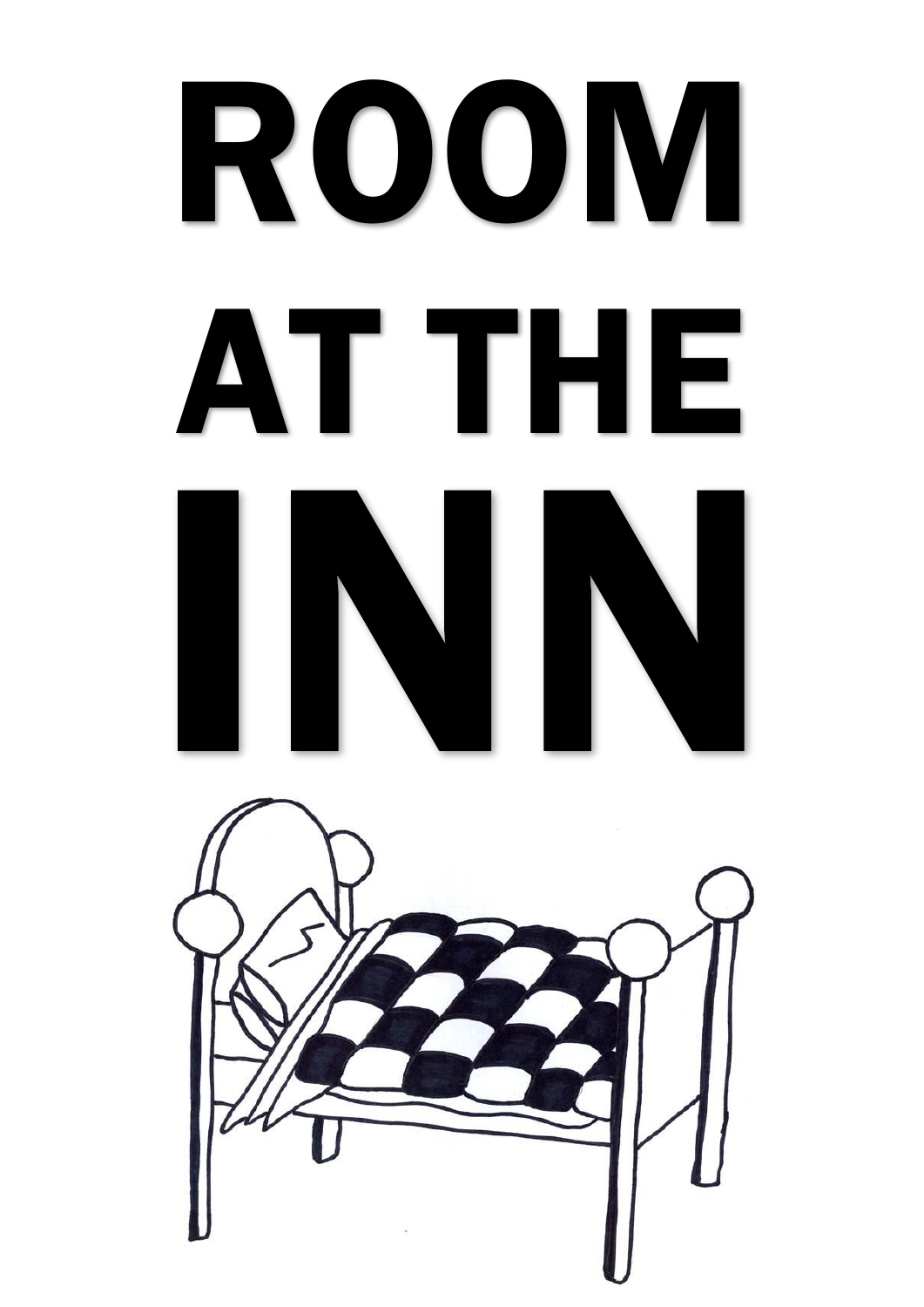# Helping your council to say yes

Councils are under a lot of pressure financially, and will be worried that committing to welcome additional children under the Dubs scheme will put a strain on their resources.

Here are some ideas for practical support that might help increase your council's capacity, and demonstrate that you are a group your council can work with.

### Help to recruit new foster carers

- $\cdot \cdot$  If there is a shortage of foster carers locally, you can encourage potential new carers through local faith, education and civil society groups. Host an event to bring together interested people, including those interested in fostering a refugee child. Invite your local council and Home for Good [\(http://www.homeforgood.org.uk\)](http://www.homeforgood.org.uk/) to join you to share the process of becoming a foster carer. Just recently a local refugee welcome group hosted a fostering information evening for their council, and the council upped their commitment for hosting Dubs children as result.
- $\clubsuit$  Do remember that fostering is a serious commitment, and those considering it should consult the council or Home for Good for advice and support.

### Encourage schools to welcome refugee children

 $\triangleq$  Schools have an obligation to support children, but helping ensure they do a good job of welcoming and helping them settle is important. You can encourage local schools to stand up and say – especially to the council – that they will welcome refugee children.

### Engage with youth services

 $\clubsuit$  Survey what youth services are already on offer within the local community, and see which would be willing to play a role in supporting these children.

# Confusion!

Your council may refer to how many unaccompanied children they have taken or pledged to take in total under the National Transfer Scheme – but this is different to the children they may or may not have accepted under the Dubs scheme. The consultation with local authorities tied the two together, but it is important that councils pledge specific places for the Dubs scheme, alongside their other commitments. See background on page 8 for more details of different schemes.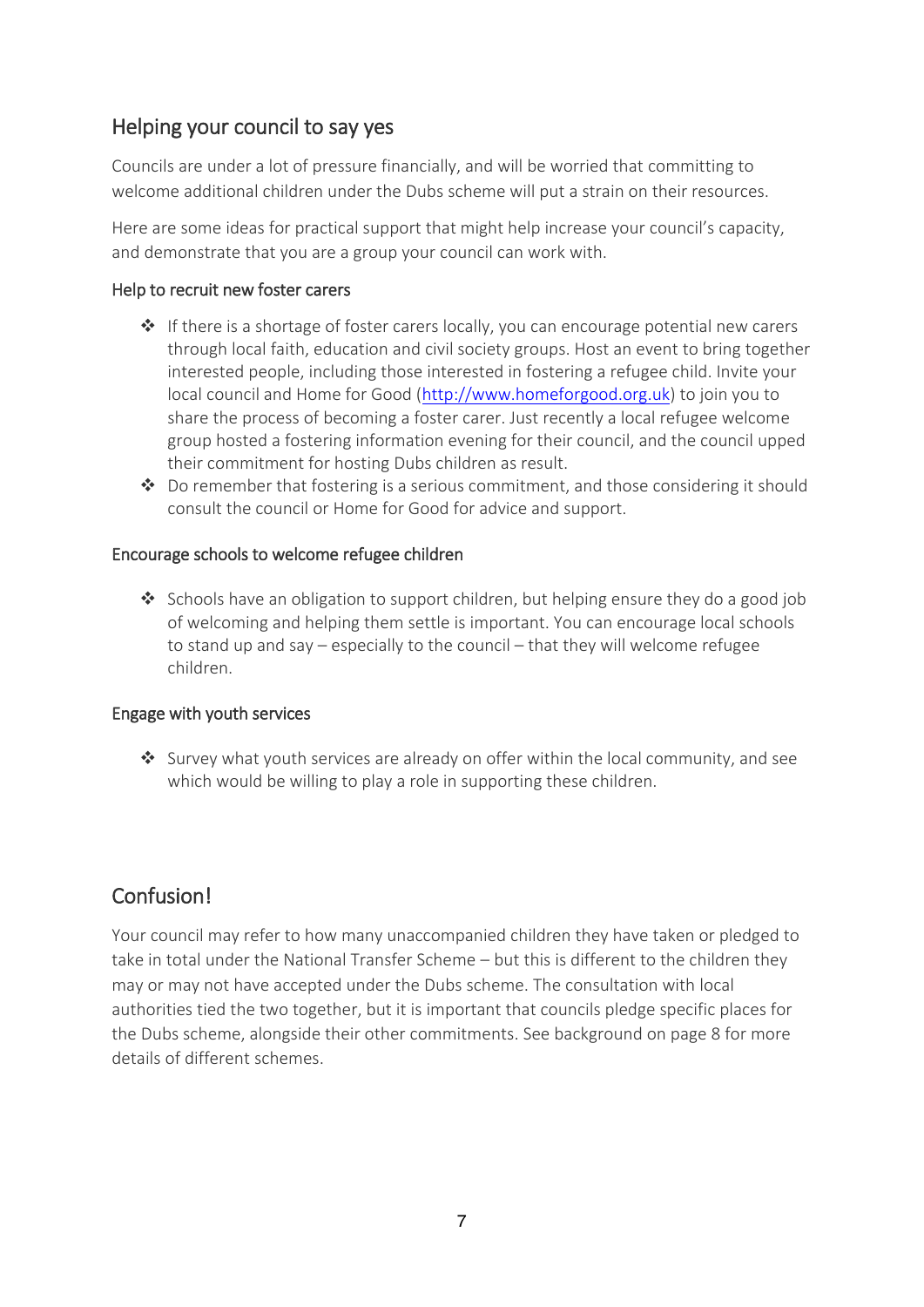# **Background**

# The Dubs amendment (Section 67)

The Dubs amendment (Section 67 of the Immigration Act) was passed in May 2016. It was spearheaded by Lord Alf Dubs, who himself arrived in the UK as a refugee as one of 10,000 children brought over on the Kindertransport. The amendment reads: *'The Secretary of State must, as soon as possible after the passing of this Act, make arrangements to relocate to the United Kingdom and support a specified number of unaccompanied refugee children from other countries in Europe.'*

The Dubs amendment is separate from Dublin legislation (which enables unaccompanied asylum-seeking children in Europe to be reunited with family members elsewhere in Europe). Of the almost 1000 unaccompanied asylum-seeking minors who were brought to the UK last year, around 200 were under the Dubs route (all from Calais), and the rest were family reunification (Dublin) cases.

The number of Dubs children is also additional to any other resettlement pledge, such as the Children at Risk scheme (re-settling 300 at-risk Syrian children from camps in the MENA region), or the National Transfer Scheme (which relieves the pressure on counties with large numbers of 'spontaneous' arrivals, by transferring children to other areas of the country).

The '*specified number of unaccompanied refugee children*' was to be determined in consultation with local authorities, but the number 3000 was widely used by charities and politicians as a benchmark.

## **Closure**

On 8<sup>th</sup> February 2016, the government announced they would be bringing only 150 more children through from Greece and Italy, before closing the Dubs route by the end of this financial year (April). Ministers, at the time of the vote and since, repeatedly assured Parliament they planned to follow not only the letter of the law, but the spirit as well. However, this move goes directly against that promise.

The government argues that council capacity limits the number who can access the Dubs route. They say 400 places were pledged by councils for 'Dubs' children, but 50 of those have been taken up by 'Dublin' children (family reunification cases) who are now unable to live with their families. With 200 'Dubs' children having already arrived in Autumn, 150 places remain.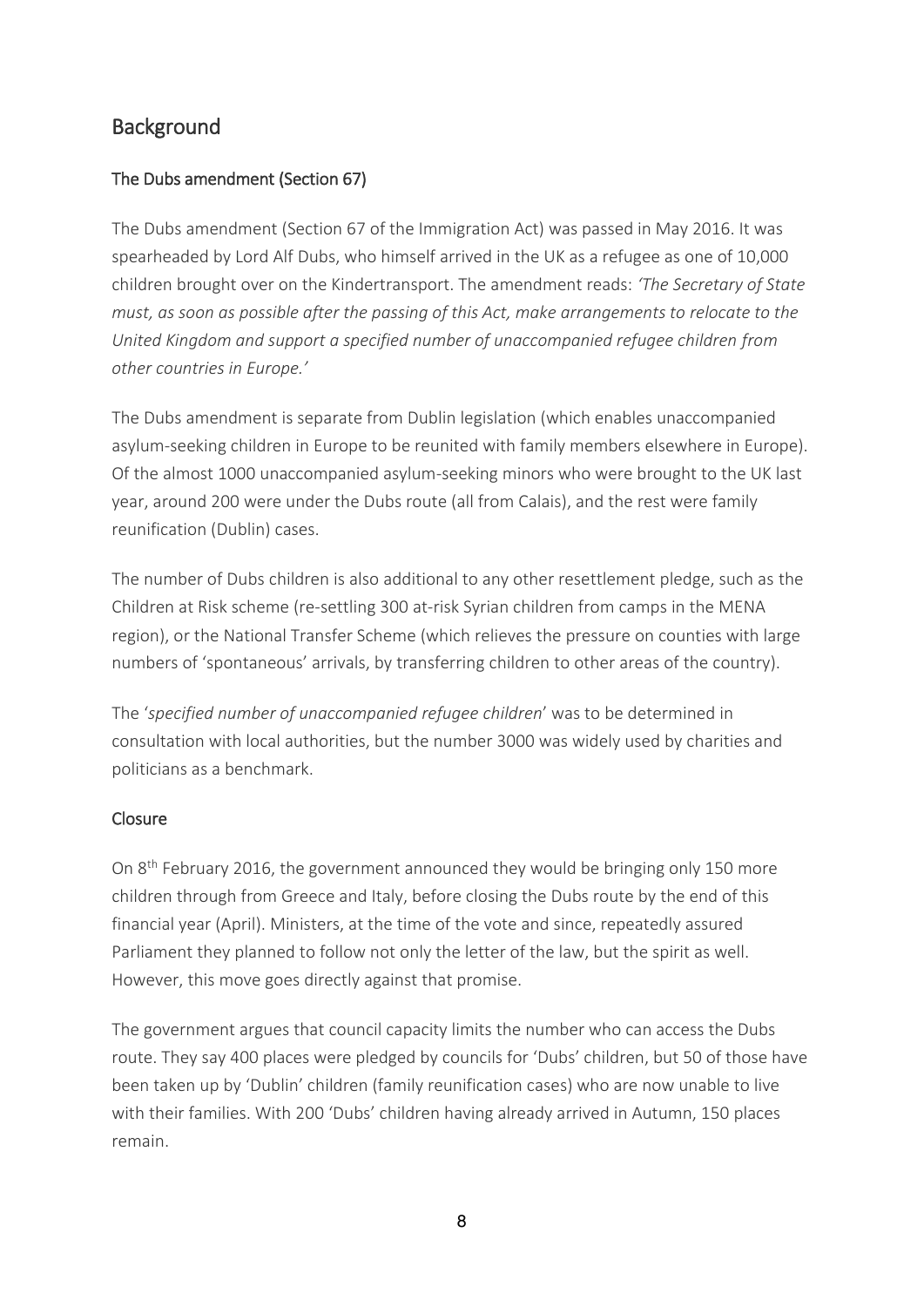The 400 figure is significantly lower than the number of children – 669 – that Sir Nicholas Winton alone brought the UK in 1938-39, as part of the 10,000 who were rescued in total as part of the Kindertransport.

And this number pales in comparison with the number of children in need of sanctuary – nearly 90,000 unaccompanied children arrived in Europe in 2015 alone.

In Greece, there are an estimated 2,300 registered unaccompanied minors, 1,050 of whom are street homeless and the Greek government's shelters struggle to meet demand. While the UK cannot be expected to assist all children, we are the only country in Europe to have opted out of a broader and much larger EU wide relocation scheme, and so, to date, have taken no refugee children from Greece (beyond seven who have come to reunite with family members, six of whom were assisted to do so by Safe Passage).

Over 25,000 unaccompanied children arrived in Italy last year. A report by UNICEF found arrivals of younger children and girls have been rising with particular risk of sexual exploitation and trafficking. However, to date, *not a single child has been brought over from Italy under the Dubs scheme.*

In France, it is estimated that 50 unaccompanied children are back in the mud and squalor of Calais, now living rough following the demolition of the camp. In Dunkirk, more children are arriving on a daily basis, with a serious risk of exploitation. With no durable solution achieved by the British and French Governments, unaccompanied children are simply back in the mud and prey to traffickers.

## Rushed consultation

The Home Office's consultation with local authorities last year was rushed, and the Dubs route was poorly explained. The consultation is also now nine months out of date, with capacity in children's services constantly changing.

Many councils (including Hammersmith and Fulham, Ealing, and Hounslow) have indicated to Safe Passage and Citizens UK a willingness to take more children under the Dubs scheme than are accounted for in the 400 figure.

This is why we are calling for the Dubs route to be kept open beyond April, and for local authorities to be re-consulted about their capacity.